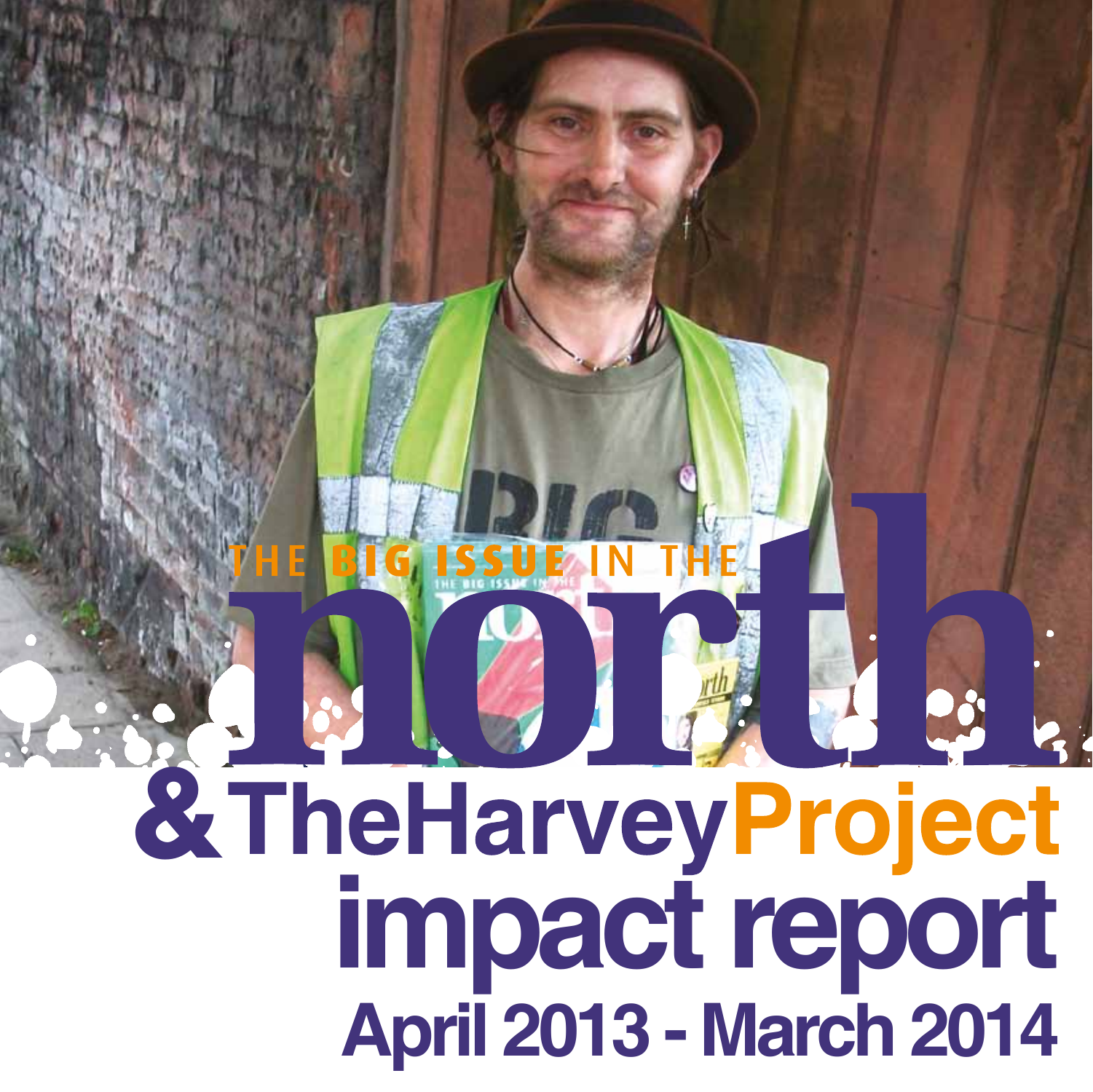### **introduction**

**The Big Issue in the North publishes a weekly magazine, distributed across the north of England and sold for profit on the streets by people with limited means of earning another income. The Big Issue in the North Trust (registered charity no.1056041) provides support to help vendors to improve their lives.** 

**The Big Issue in the North** manages the supported housing at The Harvey Project and Belmont House, and manages Community Voice which aims to give service-users a real say in drug and alcohol services in Liverpool.

The Big Issue in the North offered **12** valuable editorial placements to people interested in magazine writing and production.

**"From the first task to the last, every piece I contributed went towards the publication in a meaningful way. No forms, no endless hot drinks, no trivial tasks purely there to keep me occupied. I found the office to be a lot more accommodating than what I'd expected out of a popular magazine, which aided in how productive I was. The variety of tasks I was set, from reporting on an event to writing reviews to editing, meant that I undertook a number of challenges I hadn't previously experienced. Overall, I got a lot out of the time I spent at The Big Issue in The North."** Fin



/bigissueinthenorth @bigissuenorth

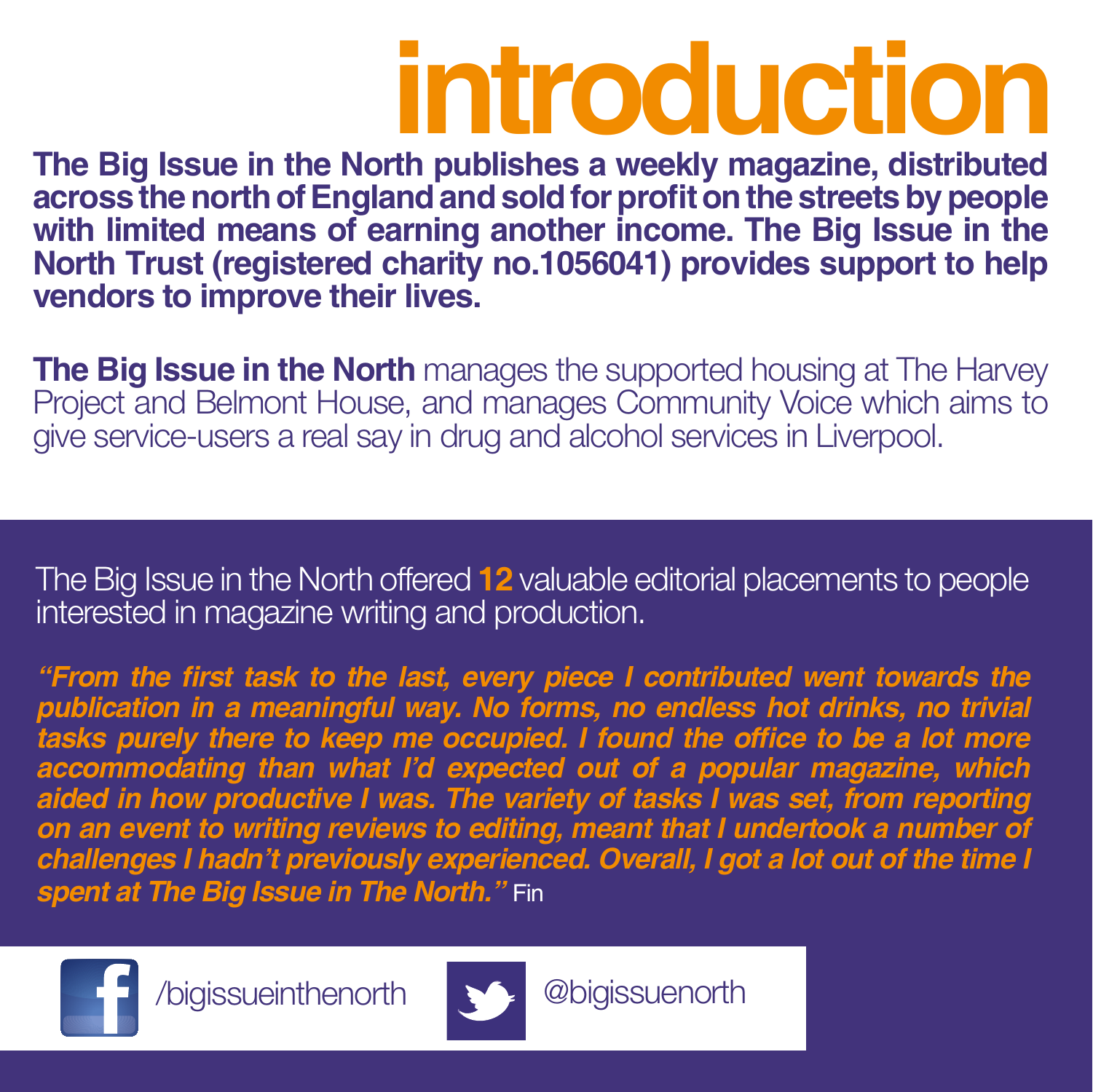# **Our Vendors**



#### **From April 2013 – March 2014:**

Our average weekly circulation was **12,698**, slightly up on the year before. We had an average of **271** vendors selling the magazine every week.

#### **We supported:**



c

 vendors into secure accommodation and **60** into work, volunteering, education or training. We also dealt with: housing enquiries, helping vendors get the information they needed. enquiries about employment, training or education services. requests to help vendors sort out their benefits or tax. requests for help to access health service issues. requests for help to access drug or alcohol services. **81%** of the vendors said key aspects of their life like health, housing, money and skills had improved while selling The Big Issue in the North.

**"I left high school in Cornwall when I was 15, I had no qualifications and found school hard because of hearing problems I was born with. I found it hard to read and write so I could only get work at travelling fairgrounds, putting up the roller coasters and taking them down.**

**After an accident when I was 19, I couldn't work anymore and had to sleep rough and beg. I came to Liverpool and started selling The Big Issue in the North, and when the staff were doing my assessment they saw me struggling with reading and writing.**

**They helped me with classes to learn what I've missed and now I can read books, I like the James Bond novels. I also do the creative writing classes and had my poetry and thoughts published in a magazine. I've also got a First Aid certificate,**  *which gives me confidence out on the streets.***" Morley**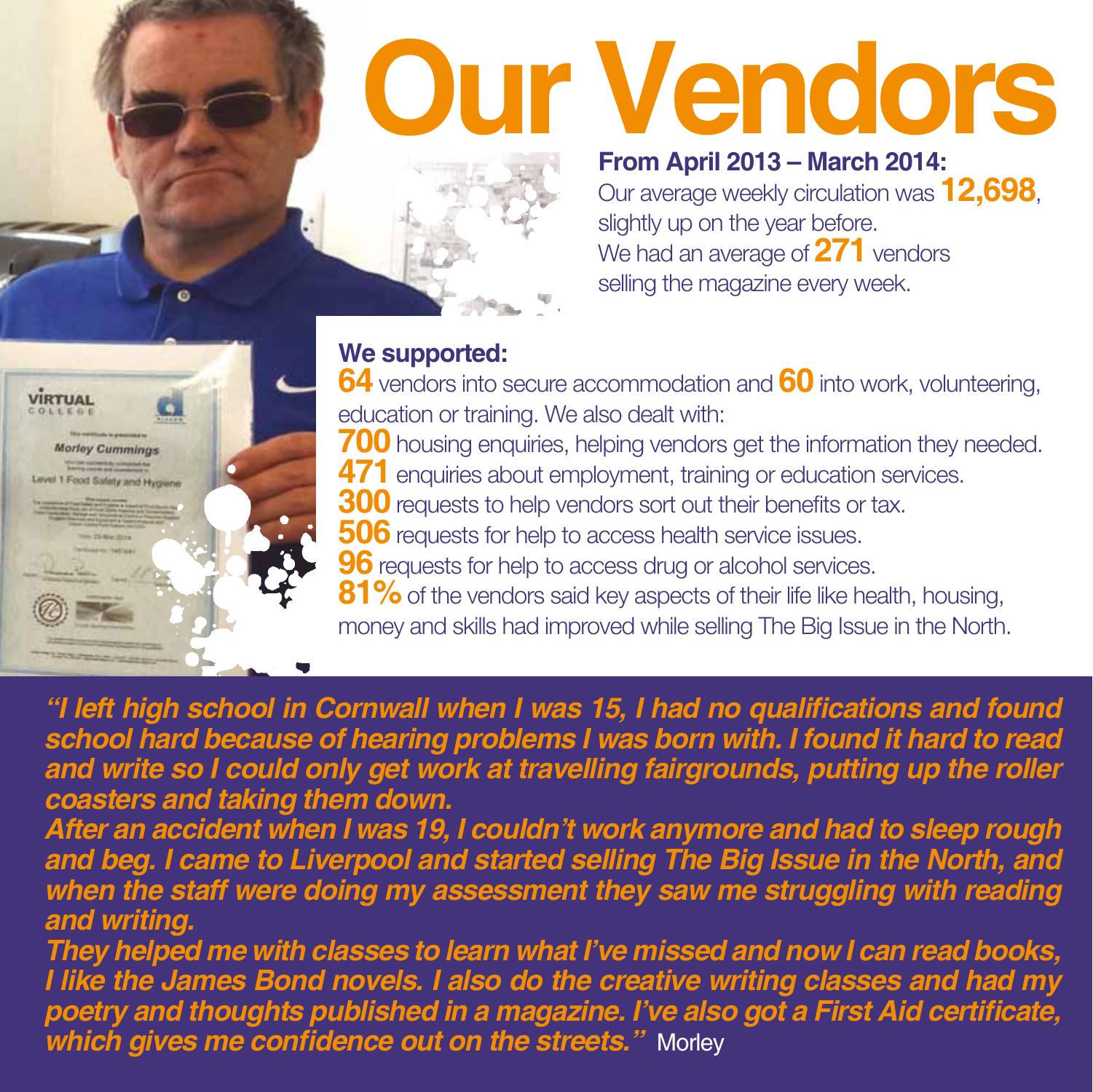# **supported housing**

#### **Through the Harvey Project we provide 24-hour supported accommodation in self contained flats.**

The Harvey Project provided a place to live for **43** people last year.

- **15** tenants were male and **28** were female.
- **100%** of tenants had complex needs.
- **23** rough sleepers were taken in from the street at Harvey.
- **622** key sessions were held, where service staff work one to one with tenants
- to put their support plans into action.
- **40** of our tenants were engaged, for at least 12 weeks, in a treatment programme.
- **16** of our tenants became drug free.
- **4** female service users ended their involvement in sex work.
- **100%** of tenants were supported to gain greater independent living skills.

#### **Belmont House provides five fully furnished, self contained one bed flats and studio apartments.**

It gives vulnerable people a permanent home and supports them to deal with issues like claiming and managing housing benefits, and managing fuel supplies and bills. Between July 2013 to March 2014, **6** people were supported to maintain a tenancy and 2 people moved from the Harvey Project into Belmont House.

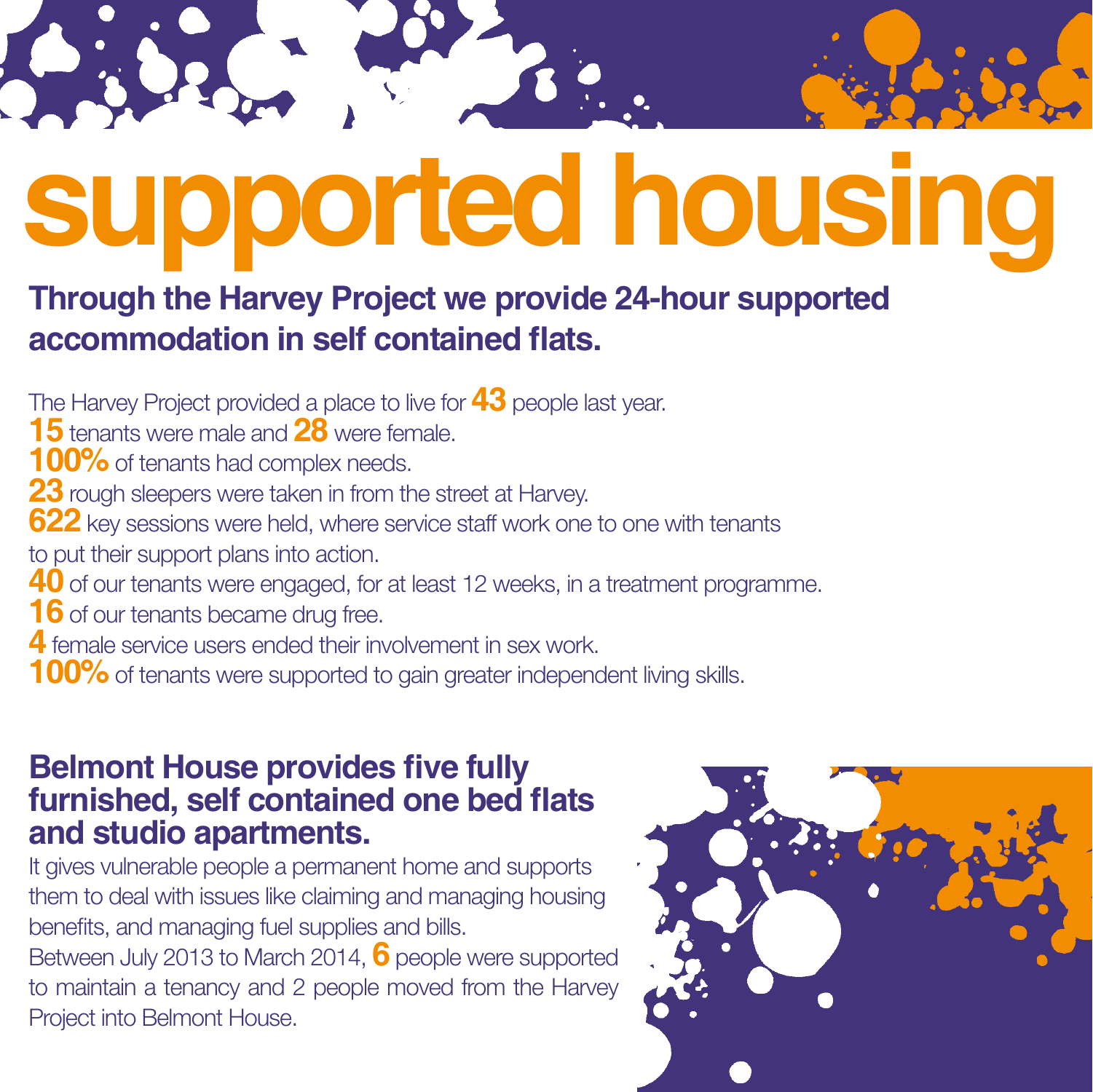**"I've been living at the Harvey Project since January 2014. I'm an alcoholic and this has affected my life for almost twenty years. I used to work in the Civil Service, but I started drinking in 1995 when my marriage failed. Drink has played every part of badness in my life. I lost my youngest daughter through it. It has led to homelessness, hostels, prison, more hostels. I even tried to take an overdose and was sectioned because of it.**

**Harvey is a wonderful place. The staff are remarkable. The help I get from staff everyday, twenty four seven is amazing! I can go and see them – night or day – and sometimes I speak to them for hours. Harvey is the ideal place if you really want to change your life. Staff members have been helping me in so many ways! They've helped me access other services, find loads of activities to keep me busy, deal with my drinking, get back in touch with my family and now they are helping me find somewhere to live.** 

**When I was drunk, I was really horrible. I even robbed a staff member's handbag! But staff at the Harvey still wanted to support me. The way they've been treating me is magnificent. I don't know where I'd be without them!"**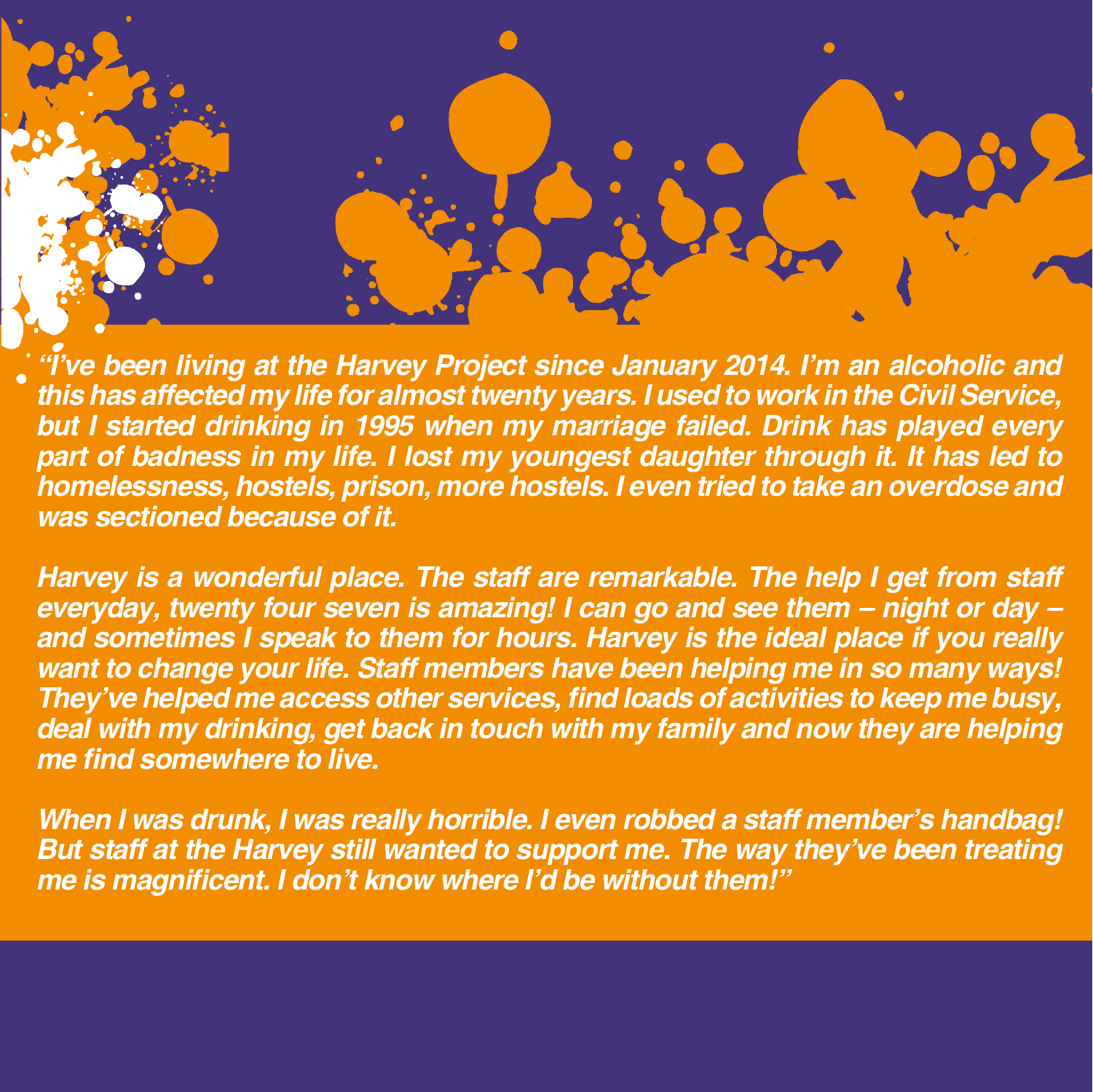## **community voice**

**Community Voice provided a platform for 230 service users to share their views on drug and alcohol services in Merseyside.**

This year, **24** service user volunteers took part in the **Big Voice** project. They visited **31** different services and got **222** people to give their views on the homelessness, drug and alcohol misuse, mental health and criminal justice services they use.

We trained this group in personal skills, personal development, how to conduct interviews and be on an interview panel and what procurement and commissioning is. They then formed a board that has been involved in the commissioning of some projects funded by the National Lottery. Their research will help improve the delivery of services critical to people with multiple and complex needs.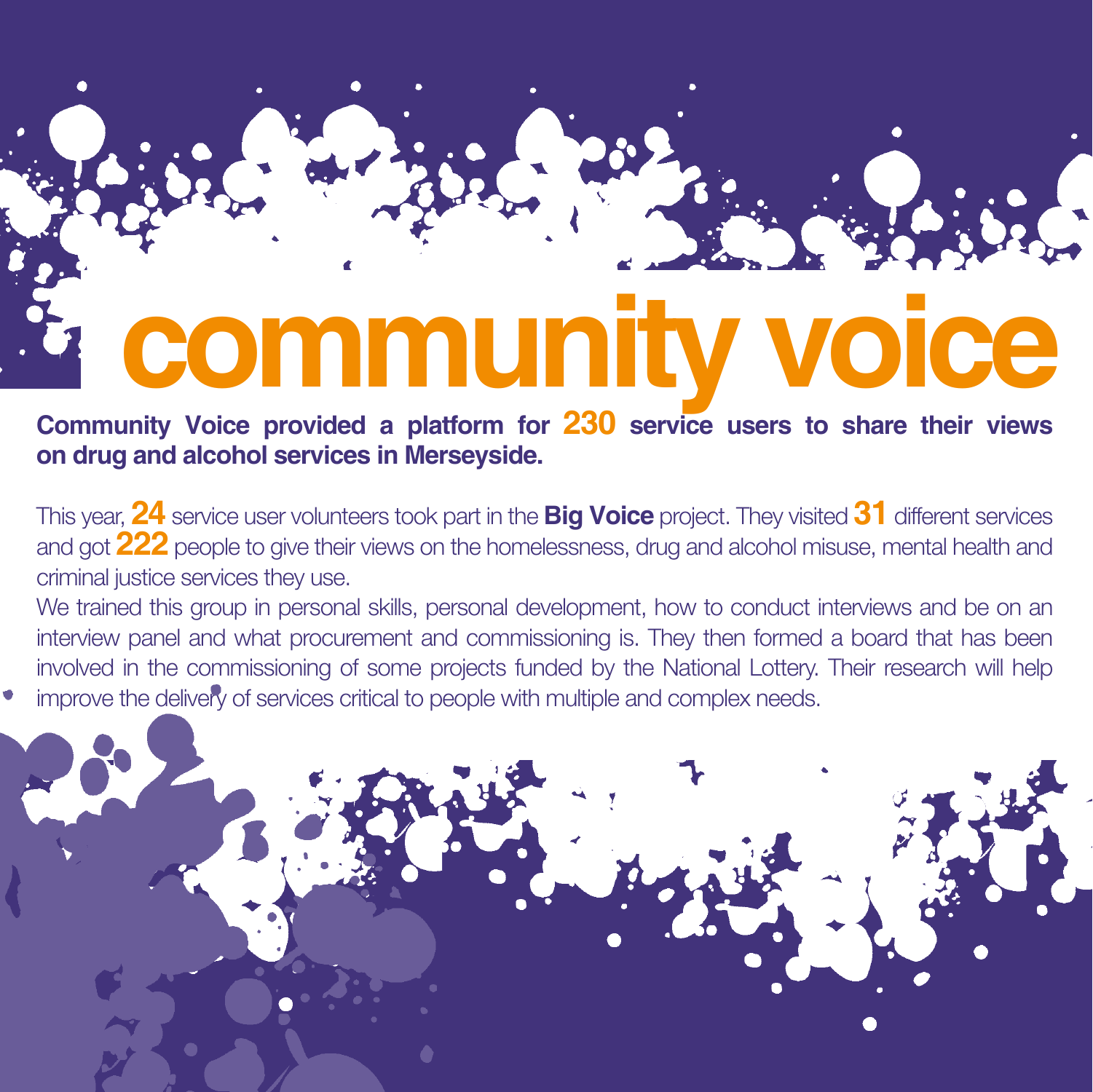

 **"Going out and doing the surveys with people has got me out and about, and I've been offered paid work in one of the services. Big Voice has given me the insight and knowledge I needed and has**  definitely played a major role in me getting work. **I've finally been given a second chance."**